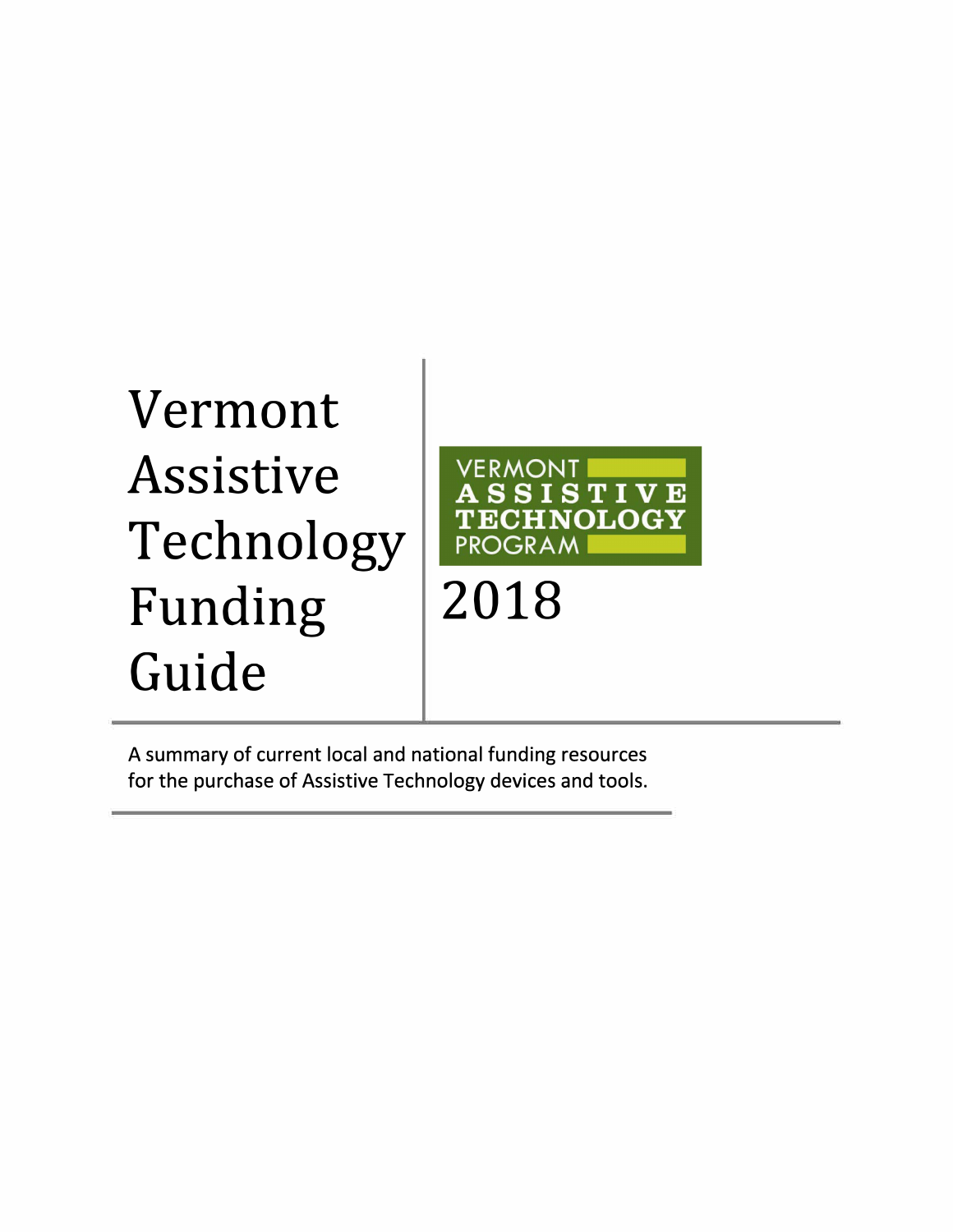## Assistive Technology Funding Resources

- 1. Opportunities Credit Union The Independence Fund (Alternative **Financing Program) Low interest Loans for the purchase of AT in Vermont.** 800-865-8328 or 802- 654-4540 Website: Opportunities Credit Union Independence Fund Website
- **2. A Guide to Medicaid Funding of Communication Evaluations and Devices** Website: Guide to Medicaid Funding of Communication Evaluations and Devices Website
- **3. The Sue Williams Freedom Fund (SWFF) Grant funding to support AT for independent living.** Vermont Center for Independent Living 800-639-1522 Email: vcil@vcil.org Website: VCIL Sue Williams Freedom Fund Website
- **4. The Kelly Brush Foundation Resource to support adapted recreational opportunities.** 802-846-5298 Email: info@kellybrushfoundation.org Website: Kelly Brush Foundation Website
- **5. Vermont Telecommunication Equipment Distribution Program (VT EDP) Funding for telecommunications equipment for qualified individuals.** Website: VT EDP Website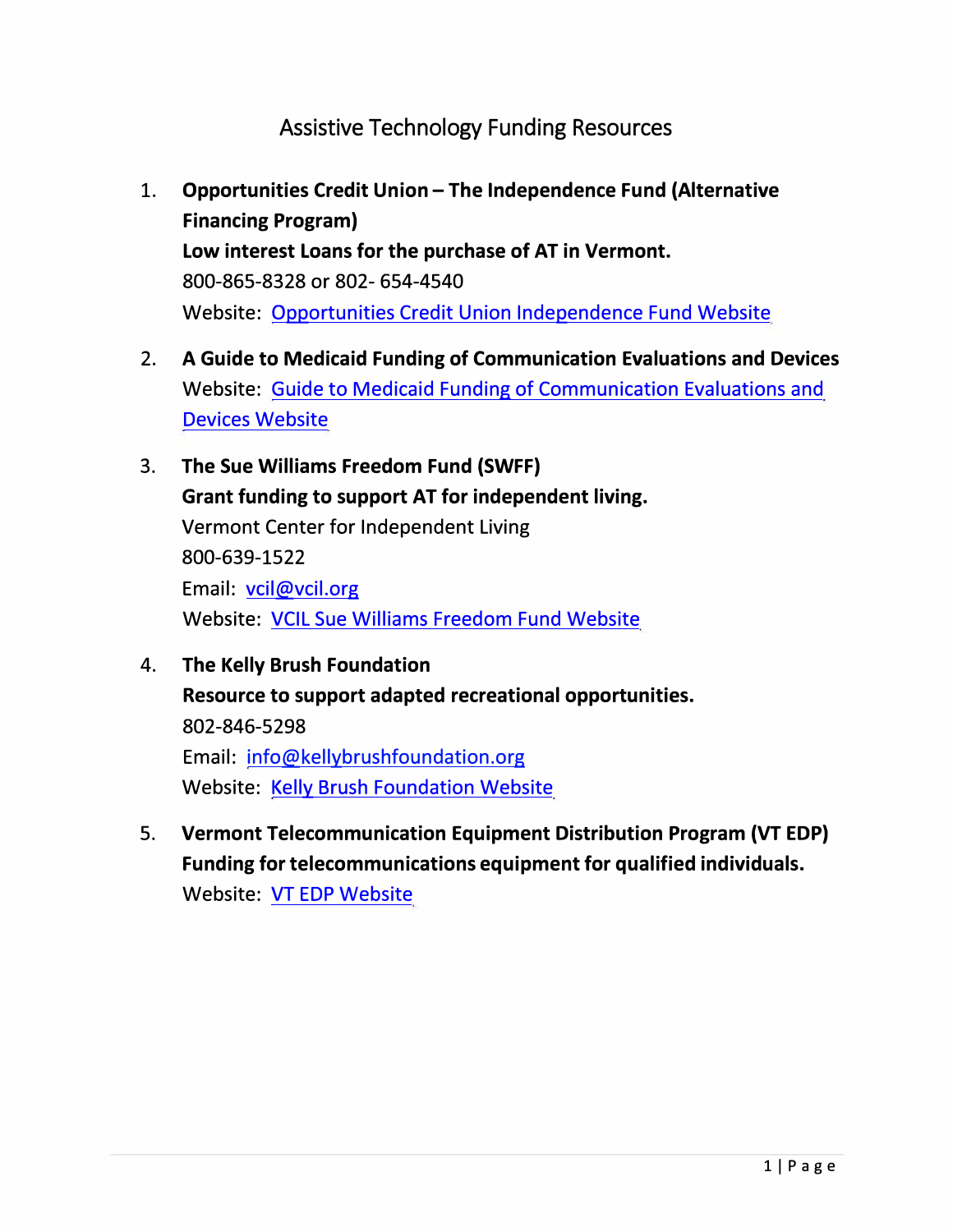- 6. **Vermont Association for the Blind and Visually Impaired South Burlington** I **Main Office** 60 Kimball Avenue, 05403 800-639-5861 Email: general@vabvi.org Website: VABVI Website
- 7. **Vermont Adaptive Ski & Sports Resources and programming for adapted recreational opportunities.** 73 Alpine Drive, Pico Mountain P.O. Box 139 Killington, VT 05751 {802) 786-4991 Website: Vermont Adaptive Ski & Sports Website
- 8. **Children with Special Health Needs Resources and services for VT children (Birth- age 21) with complex health conditions.** Website: Children with Special Health Needs Website

## 9. **Lions Clubs International Foundation**

300 W. 22nd Street Oak Brook, IL 60523-8842 USA 630-468-6901 Note: Contact your local Lions Club for individual funding needs Website: Lions Clubs International Website

10. **United Healthcare Children's Foundation, Inc.**

**Foundation that provides medical grants to cover services and equipment not funded by commercial insurance.**

Website: United Healthcare Children's Foundation Website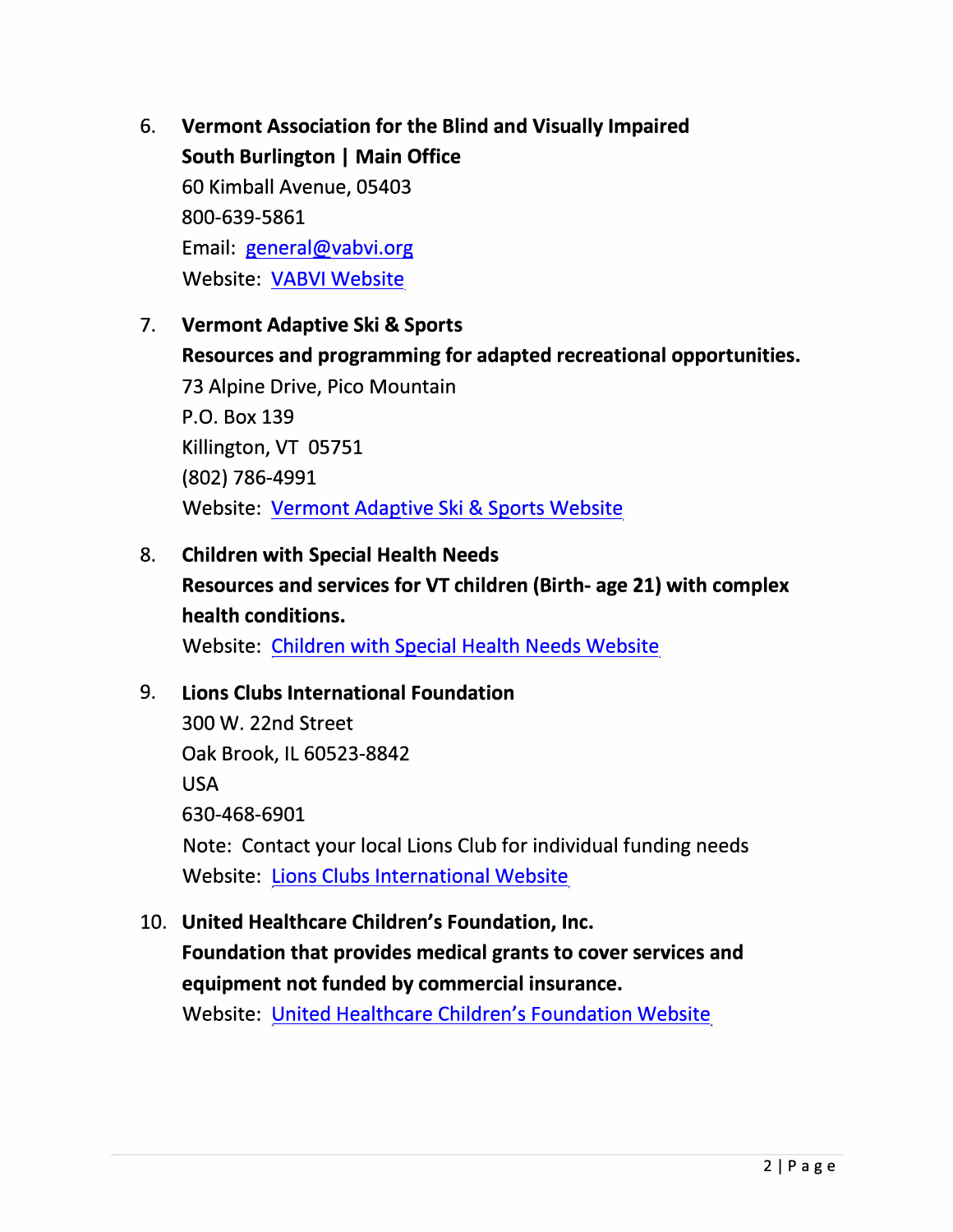## 11. **HIKE Fund**

**Funding source for children's hearing aids.** Website: Hike Fund Website

12. **Muscular Dystrophy Association**

MDA Clinic - Fletcher Allen Health Care Center 1 South Prospect St. Burlington, VT 05401 Website: Muscular Dystrophy Association Website/

13. **United Cerebral Palsy**

Website: United Cerebral Palsy Website

14. **Association of Blind Citizens**

**Provides funds to cover 50% of the retail price of adaptive devices or software for residents of the United States who are legally blind.**  Website: Association of Blind Citizens Website

- 15. **Family Information Guide to Assistive Technology Strategies and resources for funding assistive technology.** Website: Family Information Guide to AT Website
- 16. **Assistive Technology Industry Association Funding Resources Guide Area resources that you can investigate and explore as prospective funding options.**

Website: ATIA Website

17. **VT ABLE Act (Achieving a Better Life Experience) ABLEnow accounts help individuals with disabilities save money to pay for qualified expenses,**  without being taxed on the earnings – and in most cases, without losing **eligibility for certain means-tested benefit programs.**

Website: www.vermontable.com